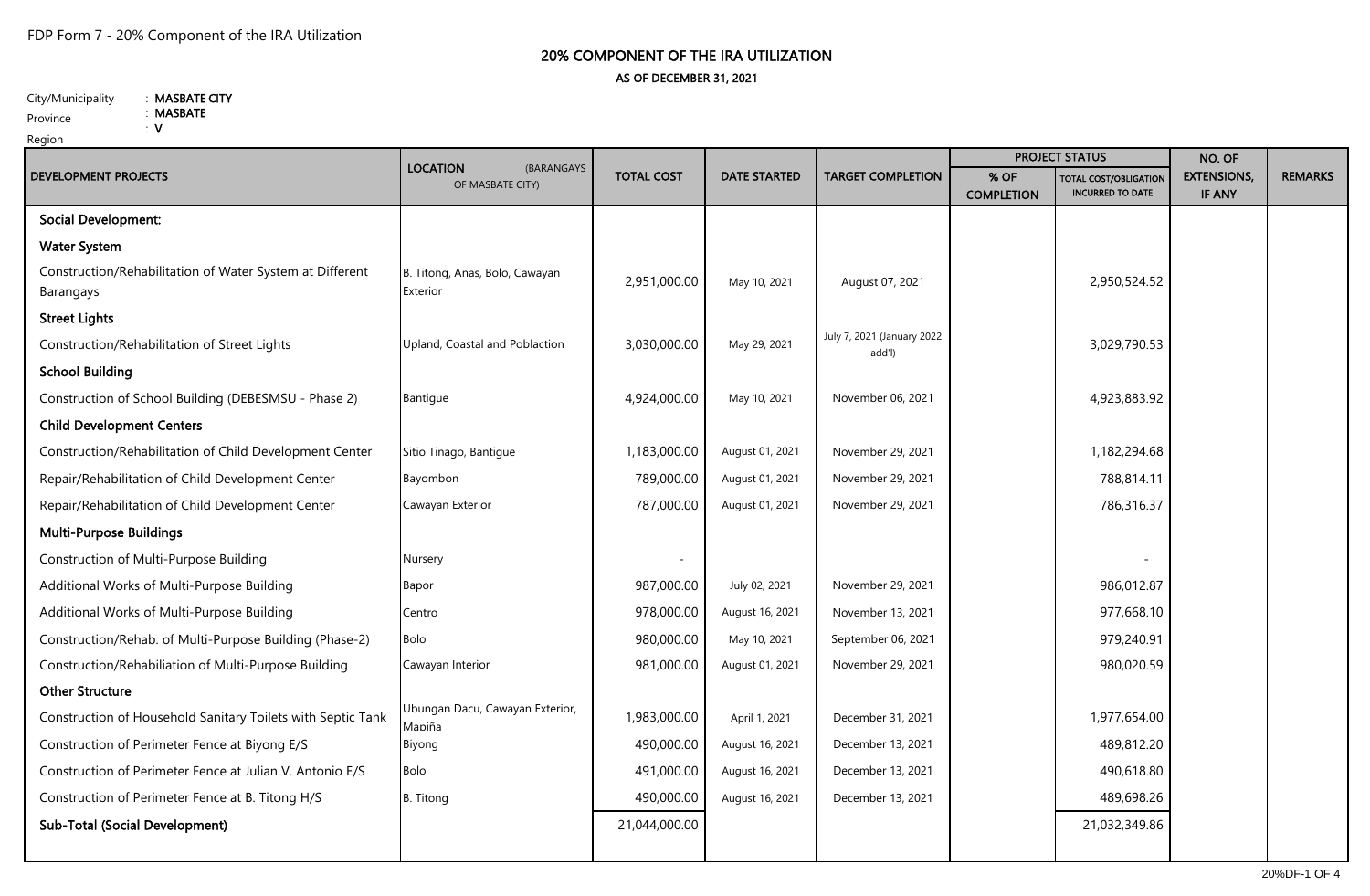|                                                                                    | <b>LOCATION</b><br>(BARANGAYS<br>OF MASBATE CITY) | <b>TOTAL COST</b> | <b>DATE STARTED</b>             | <b>TARGET COMPLETION</b> | <b>PROJECT STATUS</b>     |                                                         | NO. OF                       |                |
|------------------------------------------------------------------------------------|---------------------------------------------------|-------------------|---------------------------------|--------------------------|---------------------------|---------------------------------------------------------|------------------------------|----------------|
| <b>DEVELOPMENT PROJECTS</b>                                                        |                                                   |                   |                                 |                          | % OF<br><b>COMPLETION</b> | <b>TOTAL COST/OBLIGATION</b><br><b>INCURRED TO DATE</b> | <b>EXTENSIONS,</b><br>IF ANY | <b>REMARKS</b> |
| <b>Economic Development:</b>                                                       |                                                   |                   |                                 |                          |                           |                                                         |                              |                |
| Roads, Pathways and Alleys                                                         |                                                   |                   |                                 |                          |                           |                                                         |                              |                |
| Concreting/Rehabilitation of Roads                                                 | Asid                                              | 2,956,000.00      | March 13, 2021                  | June 10, 2021            |                           | 2,955,036.23                                            |                              |                |
| Concreting/Rehabilitation of Roads                                                 | Bantigue                                          | 2,956,000.00      | March 31, 2021                  | June 10, 2021            |                           | 2,955,103.16                                            |                              |                |
| Concreting/Rehabilitation of Sinalongan-Cagay Road                                 | Sinalongan, Cagay                                 | 1,970,000.00      | March 13, 2021                  | June 10, 2021            |                           | 1,969,197.27                                            |                              |                |
| Concreting/Rehabilitation of Malinta-Sinalongan Road                               | Malinta, Sinalongan                               | 1,972,000.00      | March 13, 2021                  | June 10, 2021            |                           | 1,971,803.51                                            |                              |                |
| Concreting of Bugsayon Marine Sanctuary Access Road                                | <b>B.</b> Titong                                  | 1,970,000.00      | March 10, 2021                  | July 08, 2021            |                           | 1,969,394.33                                            |                              |                |
| Concreting/Rehabilitation of Roads at Barangay Tugbo                               | Tugbo                                             |                   | 1,477,000.00 September 01, 2021 | January 28, 2021         |                           | 1,476,518.36                                            |                              |                |
| Concreting/Rehabilitation of Roads at Barangay Ubungan<br>Dacu                     | Ubungan Dacu                                      | 1,971,000.00      | March 13, 2021                  | June 10, 2021            |                           | 1,970,667.09                                            |                              |                |
| Concreting/Rehabilitation of Roads at Barangay Espinosa                            | Espinosa                                          | 1,469,000.00      | March 13, 2021                  | June 10, 2021            |                           | 1,468,046.32                                            |                              |                |
| Concreting/Rehabilitation of Roads at Barangay Batuhan New<br><b>Barangay Site</b> | New Barangay Site, Batuhan                        | 987,000.00        | August 29, 2021                 | December 26, 2021        |                           | 986,935.93                                              |                              |                |
| Concreting/Rehabilitation of Roads/Alleys at Barangay<br>Ibingay                   | Ibingay                                           | 980,000.00        | May 10, 2021                    | July 08, 2021            |                           | 979,472.93                                              |                              |                |
| Concreting/Rehabilitation of Roads at Barangay Bolo                                | Bolo                                              | 986,000.00        | August 29, 2021                 | December 26, 2021        |                           | 985,815.89                                              |                              |                |
| Concreting/Rehabilitation of Roads at Barangay Biyong                              | Biyong                                            | 986,000.00        | March 13, 2021                  | June 10, 2021            |                           | 985,005.18                                              |                              |                |
| Concreting/Rehabilitation of Roads at Barangay Bayombon                            | Bayombon                                          | 985,000.00        | March 13, 2021                  | June 10, 2021            |                           | 984,709.96                                              |                              |                |
| Concreting/Rehabilitation of Roads at Barangay F.<br>Magallanes                    | F. Magallanes                                     | 984,000.00        | September 01, 2021              | January 28, 2021         |                           | 983,366.96                                              |                              |                |
| Concreting/Rehabilitation of Anas Road at Barangay Anas                            | Anas                                              | 986,000.00        | March 13, 2021                  | June 10, 2021            |                           | 985,122.73                                              |                              |                |
| Concreting/Rehabilitation of Roads at Barangay Usab                                | Usab                                              | 986,000.00        |                                 |                          |                           | 985,528.24                                              |                              |                |
| Concreting/Rehabilitation of Roads at Barangay Mayngaran                           | Mayngaran                                         | 986,000.00        | March 13, 2021                  | June 10, 2021            |                           | 985,546.35                                              |                              |                |
| Concreting/Rehabilitation of Roads at Barangay Nursery                             | Nursery                                           | 3,940,000.00      | September 01, 2021              | January 28, 2022         |                           | 3,939,262.52                                            |                              |                |
| Concreting/Rehabilitation of Batuhan West E/S Cawayan<br>Interior Road             | Batuhan, Cawayan Interior                         | 987,000.00        | August 29, 2021                 | December 26, 2021        |                           | 986,543.00                                              |                              |                |
| Concreting/Rehabilitation of Roads at Barangay Malinta                             | Malinta                                           | 986,000.00        |                                 |                          |                           | 985,075.10                                              |                              |                |
| Concreting/Rehabilitation of Roads/Alleys at Barangay Pating Pating                |                                                   |                   | 986,000.00 September 01, 2021   | January 28, 2021         |                           | 985,506.31                                              |                              |                |
| Concreting/Rehabilitation of Roads at Barangay Pawa                                | Pawa                                              | 986,000.00        | August 29, 2021                 | December 26, 2021        |                           | 985,698.40                                              |                              |                |
| Concreting Road Shoulder at Mabini Street at Barangay<br>Kalipay                   | Kalipay                                           | 985,000.00        | April 25, 2021                  | June 23, 2021            |                           | 984,552.03                                              |                              |                |
| Concreting Roads/Alleys/Pathways at Barangay Kinamaligan                           | Kinamaligan                                       |                   | 985,000.00 September 01, 2021   | January 28, 2021         |                           | 393,949.36                                              |                              |                |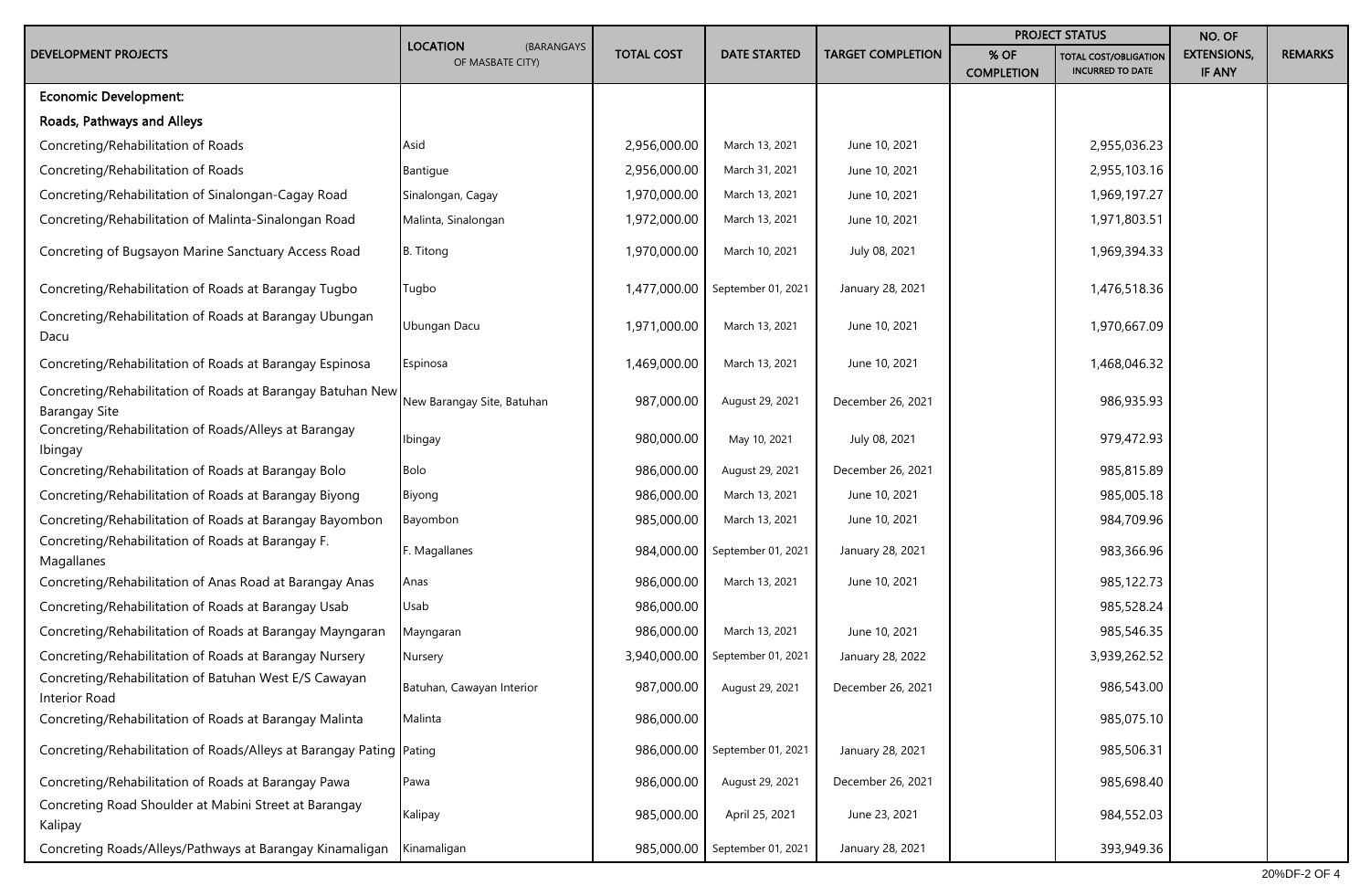| <b>DEVELOPMENT PROJECTS</b>                                                                                                                                 | <b>LOCATION</b><br>(BARANGAYS<br>OF MASBATE CITY)             | <b>TOTAL COST</b> | <b>DATE STARTED</b> | <b>TARGET COMPLETION</b> | <b>PROJECT STATUS</b>     |                                                         | NO. OF                       |                |
|-------------------------------------------------------------------------------------------------------------------------------------------------------------|---------------------------------------------------------------|-------------------|---------------------|--------------------------|---------------------------|---------------------------------------------------------|------------------------------|----------------|
|                                                                                                                                                             |                                                               |                   |                     |                          | % OF<br><b>COMPLETION</b> | <b>TOTAL COST/OBLIGATION</b><br><b>INCURRED TO DATE</b> | <b>EXTENSIONS,</b><br>IF ANY | <b>REMARKS</b> |
| Roads (Construction/Rehabilitation/Opening)<br>Repair/Rehabilitation of City Roads (Brgys Bapor, Centro,<br>Espinosa, Ibingay, Kalipay, Nursery and Pating) | Bapor, Centro, Espinosa, Ibingay,<br>Kalipay, Nursery, Pating | 2,962,000.00      |                     |                          |                           | 2,954,306.32                                            |                              |                |
| Improvement of Tugbungan Road at Barangays Tugbo and<br>Nursery                                                                                             | Tugbo, Nursery                                                | 2,957,000.00      | May 10, 2021        | September 06, 2021       |                           | 2,956,647.47                                            |                              |                |
| Construction of Roads at Barangay Bagumbayan                                                                                                                | Bagumbayan                                                    | 1,469,000.00      | March 31, 2021      | July 10, 2021            |                           | 1,468,628.51                                            |                              |                |
| Construction/Rehabilitation of Bayombon-Ubo-Mapiña Road Bayombon, Mapiña                                                                                    |                                                               | 985,000.00        | April 20, 2021      | May 19, 2021             |                           | 984,729.80                                              |                              |                |
| Construction/Rehabilitation of Igang-Gutusan-Rawis Road                                                                                                     | Gutusan-Rawis, Igang                                          | 985,000.00        | April 20, 2021      | May 19, 2021             |                           | 984,925.61                                              |                              |                |
| Construction/Rehabilitation of Bayombon-Pawa Road                                                                                                           | Bayombon, Pawa                                                | 987,000.00        | April 20, 2021      | May 19, 2021             |                           | 986,250.59                                              |                              |                |
| Road Opening at Barangay Malinta                                                                                                                            | Malinta                                                       | 986,000.00        | April 20, 2021      | May 19, 2021             |                           | 985,379.89                                              |                              |                |
| Construction/Rehabilitation of Batuhan West-Cawayan<br>Interior Road                                                                                        | Batuhan, Cawayan Interior                                     | 493,000.00        | April 20, 2021      | May 19, 2021             |                           | 492,163.22                                              |                              |                |
| <b>Elevated Footbridge</b>                                                                                                                                  |                                                               |                   |                     |                          |                           |                                                         |                              |                |
| Construction of Elevated Footbridge at Brgy. Cagay                                                                                                          | Cagay                                                         | 492,000.00        | September 25, 2021  | December 23, 2021        |                           | 491,639.74                                              |                              |                |
| Construction of Elevated Footbridge at Brgy. Igang                                                                                                          | Igang                                                         | 493,000.00        | September 25, 2021  | December 23, 2021        |                           | 492,162.33                                              |                              |                |
| Construction of Elevated Footbridge at Sitio Lumbang,<br>Barangay Malinta                                                                                   | Sitio Lumbang, Malinta                                        | 491,000.00        | September 25, 2021  | December 23, 2021        |                           | 490,654.17                                              |                              |                |
| Construction of Elevated Footbridge at Brgy. Mapiña                                                                                                         | Mapiña                                                        | 492,000.00        | September 25, 2021  | December 23, 2021        |                           | 491,777.13                                              |                              |                |
| Construction of Elevated Footbridge at Brgy. Usab                                                                                                           | Usab                                                          | 493,000.00        | September 25, 2021  | December 23, 2021        |                           | 492,316.42                                              |                              |                |
| Post Harvest Facility (Multi-Purpose Drying Pavement)                                                                                                       |                                                               |                   |                     |                          |                           |                                                         |                              |                |
| Construction of Multi-Purpose Drying Pavement at Brgy.<br>lgang<br><b>Other Structures/Infrastructures</b>                                                  | Igang                                                         | 491,000.00        |                     |                          |                           | 490,085.01                                              |                              |                |
| Repair/Rehbilitation of Masbate Fish Complex, Ice Plant, Cold<br>Storage and Blast Freezer at Brgy. Pating                                                  | Pating                                                        | 15,841,000.00     |                     |                          |                           | 15,840,400.00                                           |                              |                |
| Other Infrastruture Related Projects                                                                                                                        |                                                               | 321,961.00        |                     |                          |                           | 321,679.00                                              |                              |                |
| <b>Biological Assets</b>                                                                                                                                    |                                                               |                   |                     |                          |                           |                                                         |                              |                |
| Procurement of Livestock for Livelihood Development<br>Program (nutrition suport)                                                                           |                                                               | 5,950,000.00      |                     |                          |                           | 5,950,000.00                                            |                              |                |
| Forest Development Program                                                                                                                                  |                                                               | 500,000.00        |                     |                          |                           | 498,175.00                                              |                              |                |
| <b>Aquaculture Structures</b>                                                                                                                               |                                                               |                   |                     |                          |                           |                                                         |                              |                |
| Construction/Repair/Rehabilitation of Buntod Marine<br>Sanctuary Structures at Brgy. Tugbo                                                                  | Tugbo                                                         | 1,977,000.00      | June 29, 2021       | November 25, 2021        |                           | 1,976,031.35                                            |                              |                |
| Sub-Total (Economic Development)                                                                                                                            |                                                               | 74,827,961.00     |                     |                          |                           | 74,205,808.72                                           |                              |                |